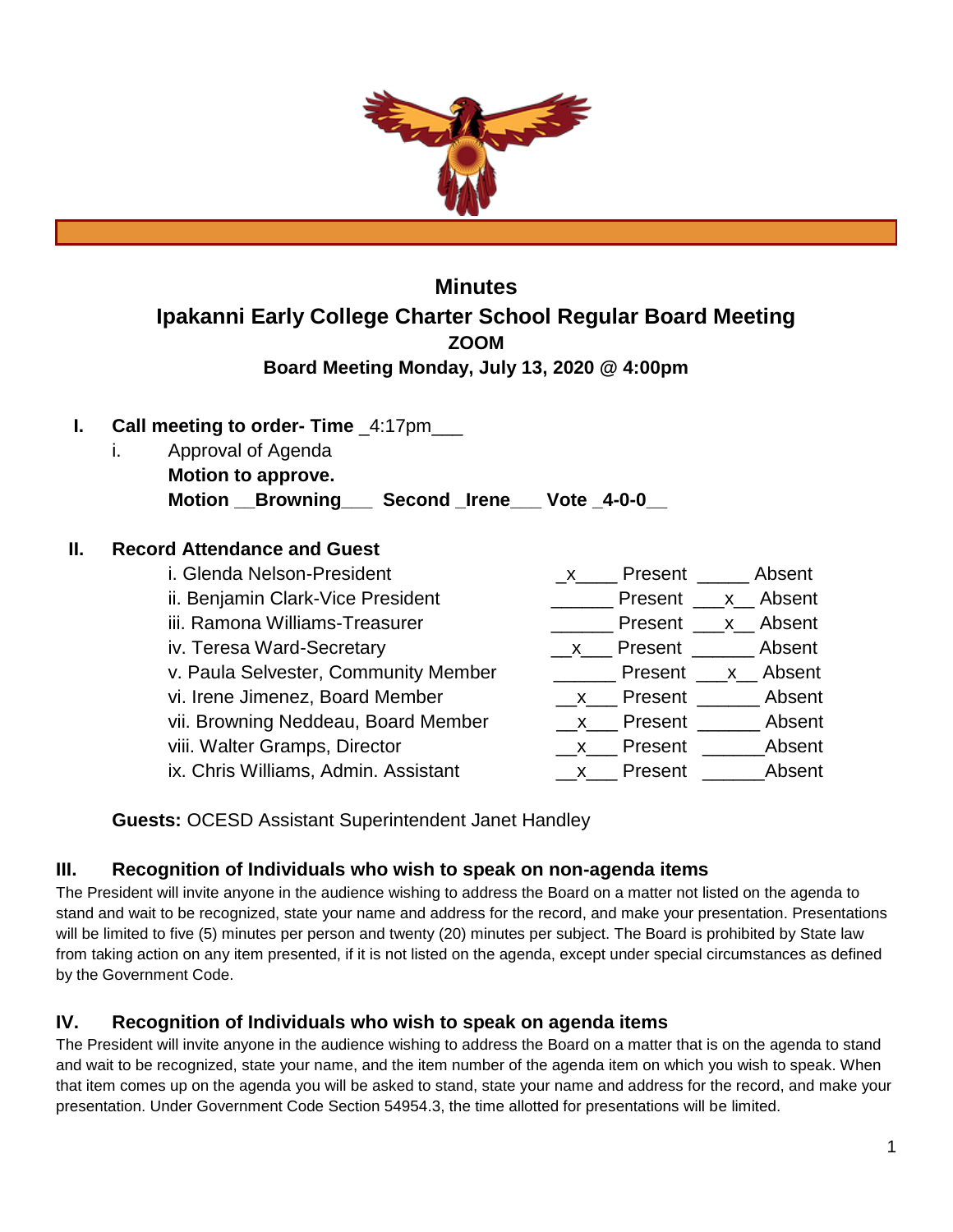### **V. Action Items**

i. Accept Resignation of board member Paula Selvester. **Motion to approve. Motion \_Browning\_\_\_ Second \_Irene\_\_\_ Vote \_4-0-0\_\_**

ii. MOU OCESD

**OCESD Assistant Superintendent Janet Handley explained the MOU formula. Glenda explained the board's concerns about the number of Ipakanni students served and expressed a desire to negotiate the MOU with OCESD for 2021-22. There was discussion about Special Education needs at Ipakanni. Motion to table.**

Motion Browning **Second Irene** Vote 4-0-0

iii. June 29 Minutes

**Motion to approve.**

**Motion \_Browning\_\_\_ Second \_Irene\_\_\_ Vote \_4-0-0\_\_**

iv. Covid-19 Reopening Plan

**Motion to approve. Motion \_Teresa\_\_\_ Second \_Browning\_\_\_ Vote \_4-0-0\_\_**

v. Student Handbook

**Revisions were explained and discussed. Motion to approve. Motion \_Browning\_\_\_ Second \_Irene\_\_\_ Vote \_4-0-0\_\_**

vi. Employee Handbook

**Updates and revisions were highlighted. Motion to approve.** Motion Teresa Second Browning Vote 4-0-0

vii. Committees

**Committee membership was explained, and it was suggested that committees might meet once per quarter.** 

Motion Browning Second Irene Vote 4-0-0

viii. Director's Evaluation Form 2020-2021

**Glenda will lead the evaluation process. Walter will add the source(s) of the evaluation document to the evaluation form. Motion to approve. Motion \_Teresa\_\_\_ Second \_Irene\_\_\_ Vote \_4-0-0\_\_**

 ix. Financial Report a. June Warrants **Motion to approve. Motion \_Teresa\_\_\_ Second \_Brownng\_\_ Vote \_4-0-0\_\_**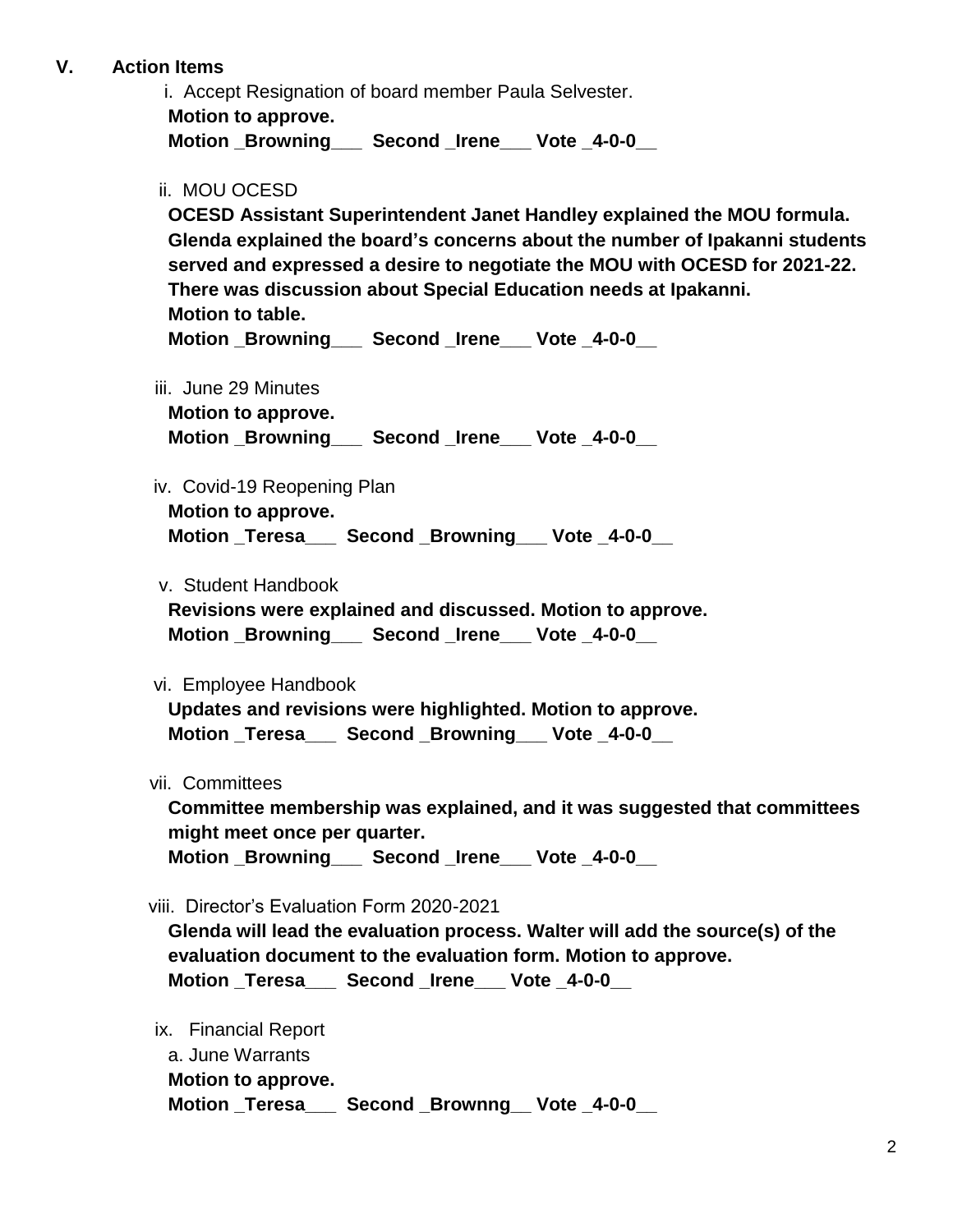### **VI. Discussion Items**

i. Director's Calendar

Walter explained his contract and the number of work days. His contract will be discussed at the next board meeting.

- ii. Director's Assistant Position Walter had contacted a smaller school to explore options related to this position.
- iii. Business Manager Position

There was discussion about position duties. `

## **VII. Reports**

- i. Director's Report
	- Current Enrollment: K-5: 20 students, 6-8: 18 students, High School: 32 students
	- Charter Renewal has been sent to the attorney for review.
- ii. Recognition of Paula Selvester Paula was acknowledged and appreciated for her many years of service to Ipakanni.
- iii. Board Member Reports and Concerns None

#### **VIII. Items for Next Agenda**

Date of next Regular Board Meeting - July 27<sup>th</sup> at 4:00pm

## **XI. Adjournment**

The meeting was adjourned at 5:33pm.

This legislative body conducts business under the meeting requirements of the Ralph M. Brown Act.

#### **MEETING AGENDA & RELATED MATERIALS**

Agendas for regular board meetings as defined by the Brown Act will be posted at the meeting site and the legislative body's website, if applicable, 72 hours prior to the start of the meeting. Agendas for special meetings as defined by the Brown Act will be posted at the meeting site and the legislative body's website, www.ipakanni.com, if applicable, 24 hours prior to the start of the meeting. Materials relating to an agenda topic that is a matter of public record in open session, will be made available for public inspection 72 hours prior to the start of the meeting, or, alternatively, when the materials are distributed to at least a majority of board members.

#### **THE ORDER OF BUSINESS MAY BE CHANGED WITHOUT NOTICE**

Notice is hereby given that the order of consideration of matters on this agenda may be changed without prior notice.

#### **REASONABLE LIMITATIONS MAY BE PLACED ON PUBLIC TESTIMONY**

If you desire to address the Board on a matter that is on the agenda, you will be asked to stand, or to raise your hand until recognized by the chairperson. Presentations will be limited to three (3) minutes, with a maximum of twenty (20) minutes, on each subject matter. All individuals are expected to respect the rights and privacy of others.

#### **SPECIAL PRESENTATIONS MAY BE MADE**

Notice is hereby given that; consistent with the requirements of the Bagley-Keene Open Meeting Act, special presentations not mentioned in the agenda may be made at this meeting. However, any such presentation will be for information only.

#### **REASONABLE ACCOMMODATION WILL BE PROVIDED FOR ANY INDIVIDUAL WITH A DISABILITY**